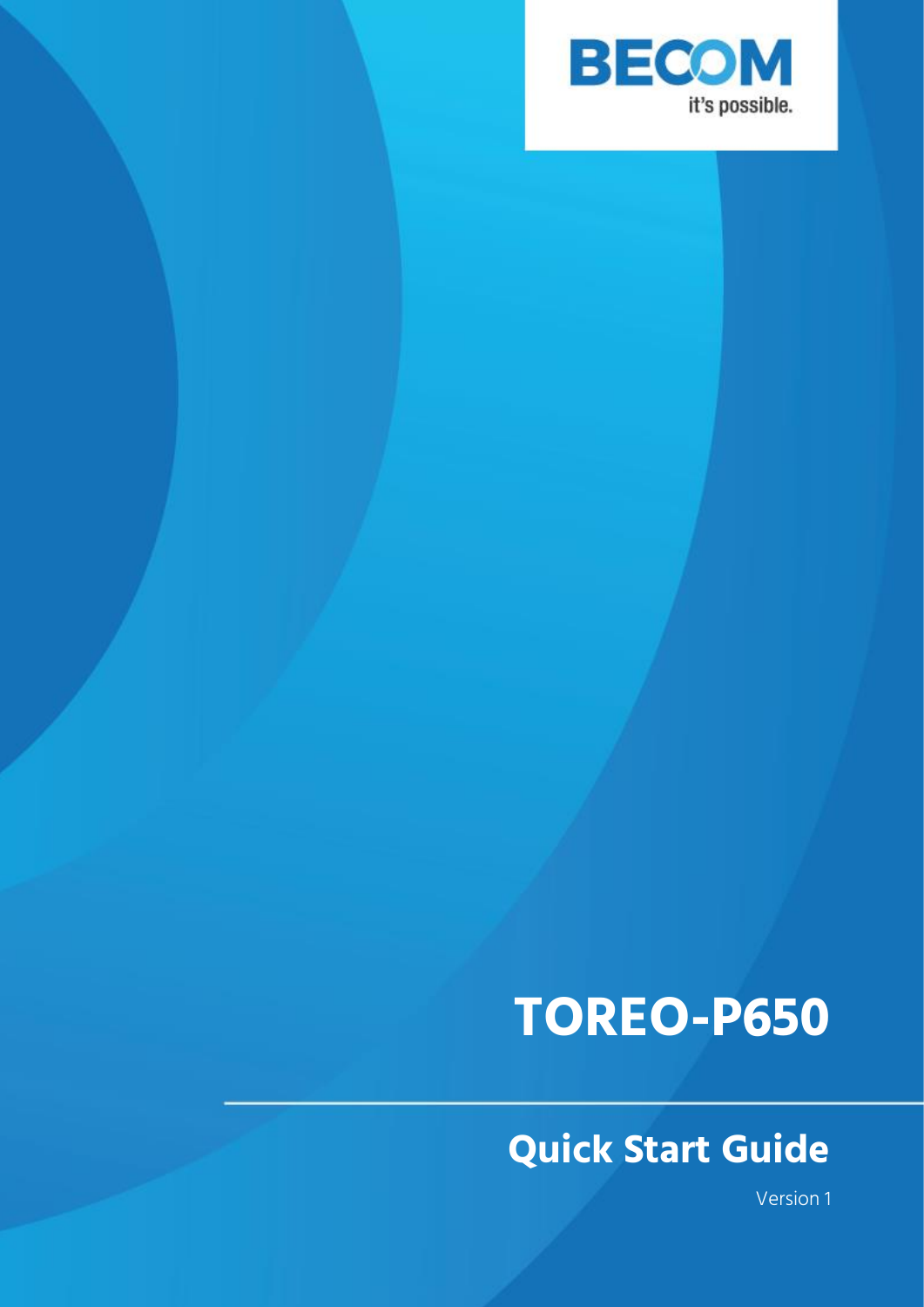

BECOM Systems GmbH

Gutheil-Schoder-Gasse 17

1230 Wien

AUSTRIA

[office.systems@becom-group.com](mailto:office.systems@becom-group.com)

[systems.becom-group.com](http://systems.becom-group.com/)

**TOREO-P650** – Quick Start Guide

Document No.: 900-308 / A

Publication date: October 1, 2021

Subject to change without notice. Errors excepted.

This document is protected by copyright. All rights reserved. No part of this document may be reproduced or transmitted for any purpose in any form or by any means, electronically or mechanically, without expressly written permission by BECOM Systems.

Windows is a registered trademark of Microsoft.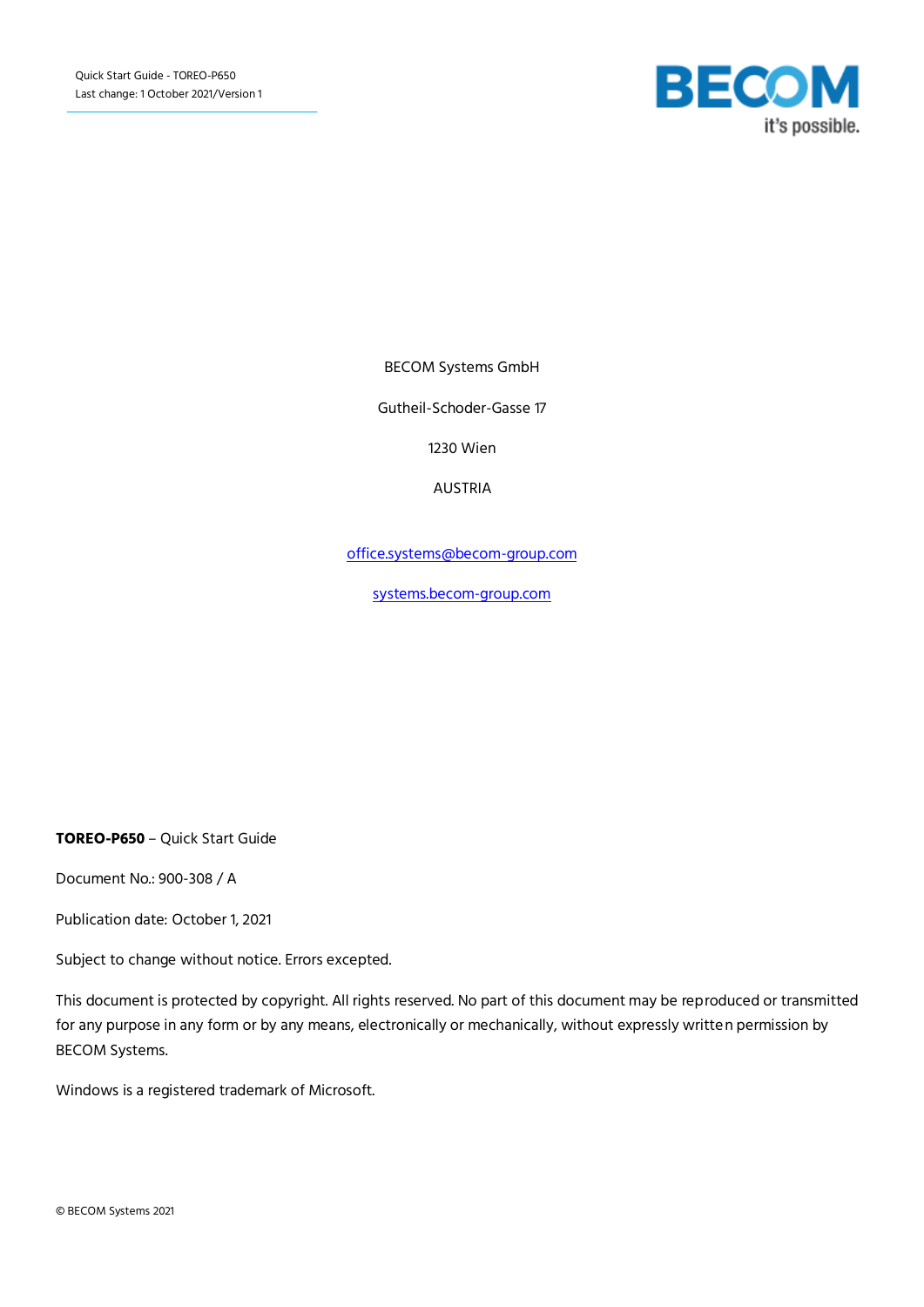

## **Table of Contents**

| $\mathbf{1}$   |     |       |  |
|----------------|-----|-------|--|
|                | 1.1 |       |  |
| $\overline{2}$ |     |       |  |
|                | 2.1 |       |  |
|                |     | 2.1.1 |  |
|                |     | 2.1.2 |  |
|                |     | 2.1.3 |  |
| 3              |     |       |  |
|                | 3.1 |       |  |
|                | 3.2 |       |  |
| 4              |     |       |  |
|                |     | 4.1.1 |  |
|                |     | 4.1.2 |  |
| 5              |     |       |  |
|                | 5.1 |       |  |
| 6              |     |       |  |
| 7              |     |       |  |
| A              |     |       |  |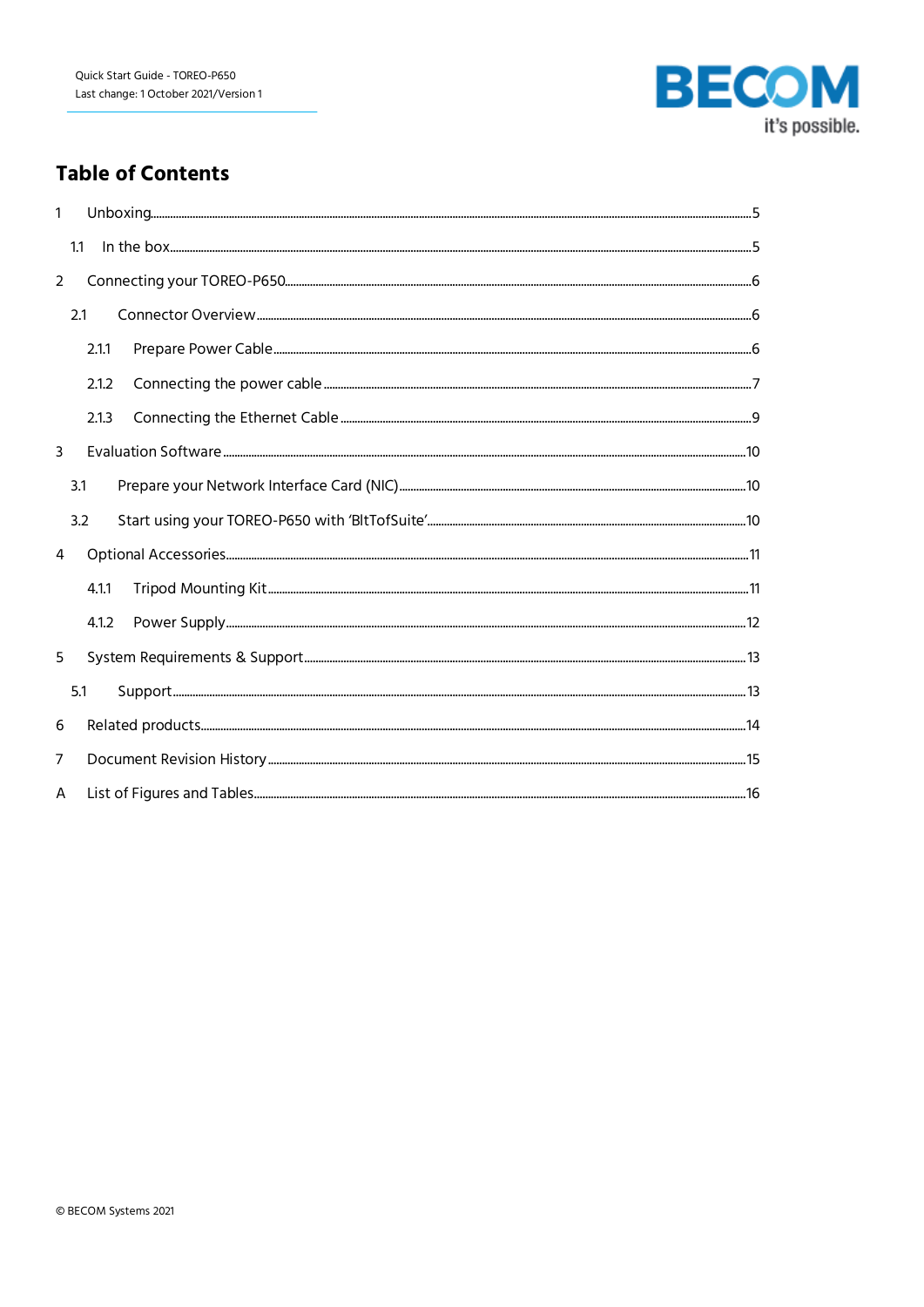

© BECOM Systems GmbH 2021

All Rights Reserved.

The information herein is given to describe certain components and shall not be considered as a guarantee of characteristics.

Terms of delivery and rights of technical change reserved.

We hereby disclaim any warranties, including but not limited to warranties of non-infringement, regarding circuits, descriptions and charts stated herein.

BECOM Systems makes and you receive no warranties or conditions, express, implied, statutory or in any communication with you. BECOM Systems specifically disclaims any implied warranty of merchantability or fitness for a particular purpose.

BECOM Systems takes no liability for any damages and errors causing of the usage of this board. The user of this board is responsible by himself for the functionality of his application. He is allowed to use the board only if he has the qualification. More information is found in the General Terms and Conditions (AGB).

#### Information

For further information on technology, delivery terms and conditions and prices please contact BECOM Systems [www.becom-group.com](http://www.becom-group.com/)



Warning

Due to technical requirements components may contain dangerous substances.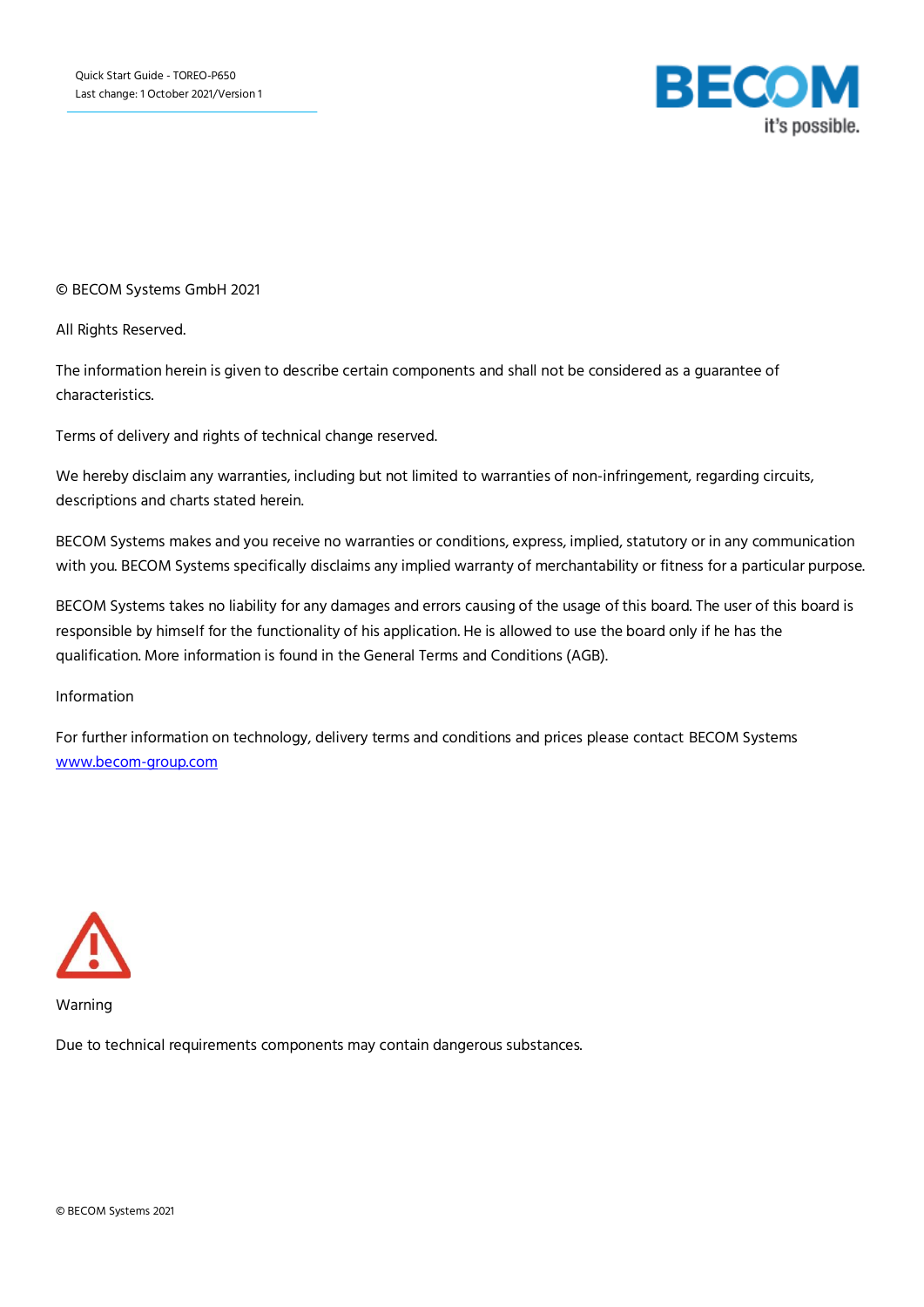

## <span id="page-4-0"></span>**1 Unboxing**

#### <span id="page-4-1"></span>**1.1 In the box**

- TOREO-P650
- M12 Ethernet Cable
- M12 Power Supply Cable
- Single Wire to DC10 Adapter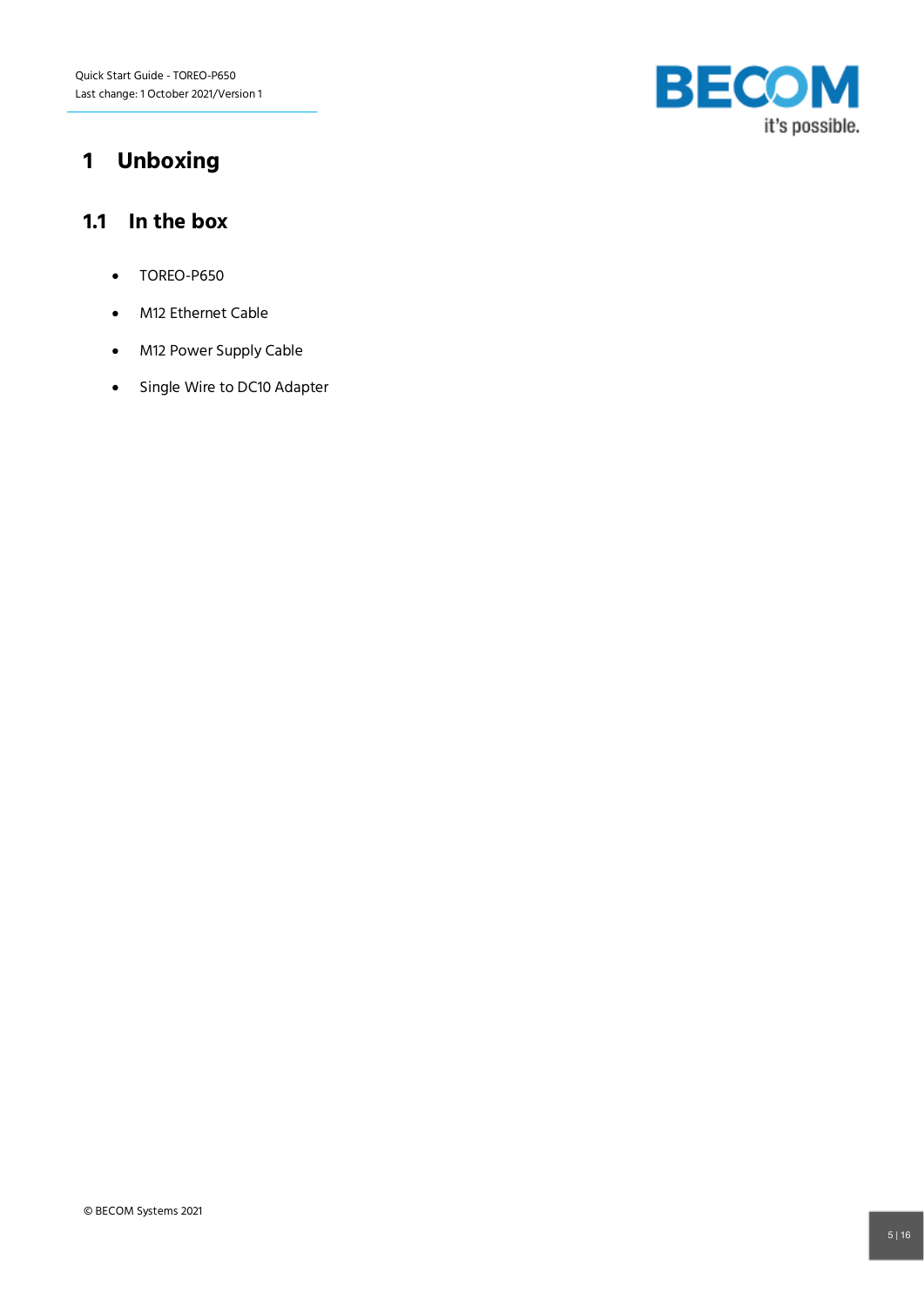

## <span id="page-5-0"></span>**2 Connecting your TOREO-P650**

#### <span id="page-5-1"></span>**2.1 Connector Overview**

The TOREO-P650 has two IP67 compliant connectors: An eight pole X-coded M12 connector used for gigabit ethernet communication, and a twelve pole M12 connector for power supply, and IOs.

- a. Power Connector
- b. Ethernet



Figure 2-1: TOREO-P650 connectors

<span id="page-5-3"></span>

#### **Note**

Please follow the next steps in the right order to get your 'TOREO-P650' up and running correctly.

#### <span id="page-5-2"></span>**2.1.1 Prepare Power Cable**

Please connect the violet, grey-pink and red-blue wire to the power supply ground and the white, brown and blue wire to the + pole of your 24V power supply. Please use a power supply with at least 90W. An appropriate power supply can be ordered from BECOM systems (see chapter [6\)](#page-13-0)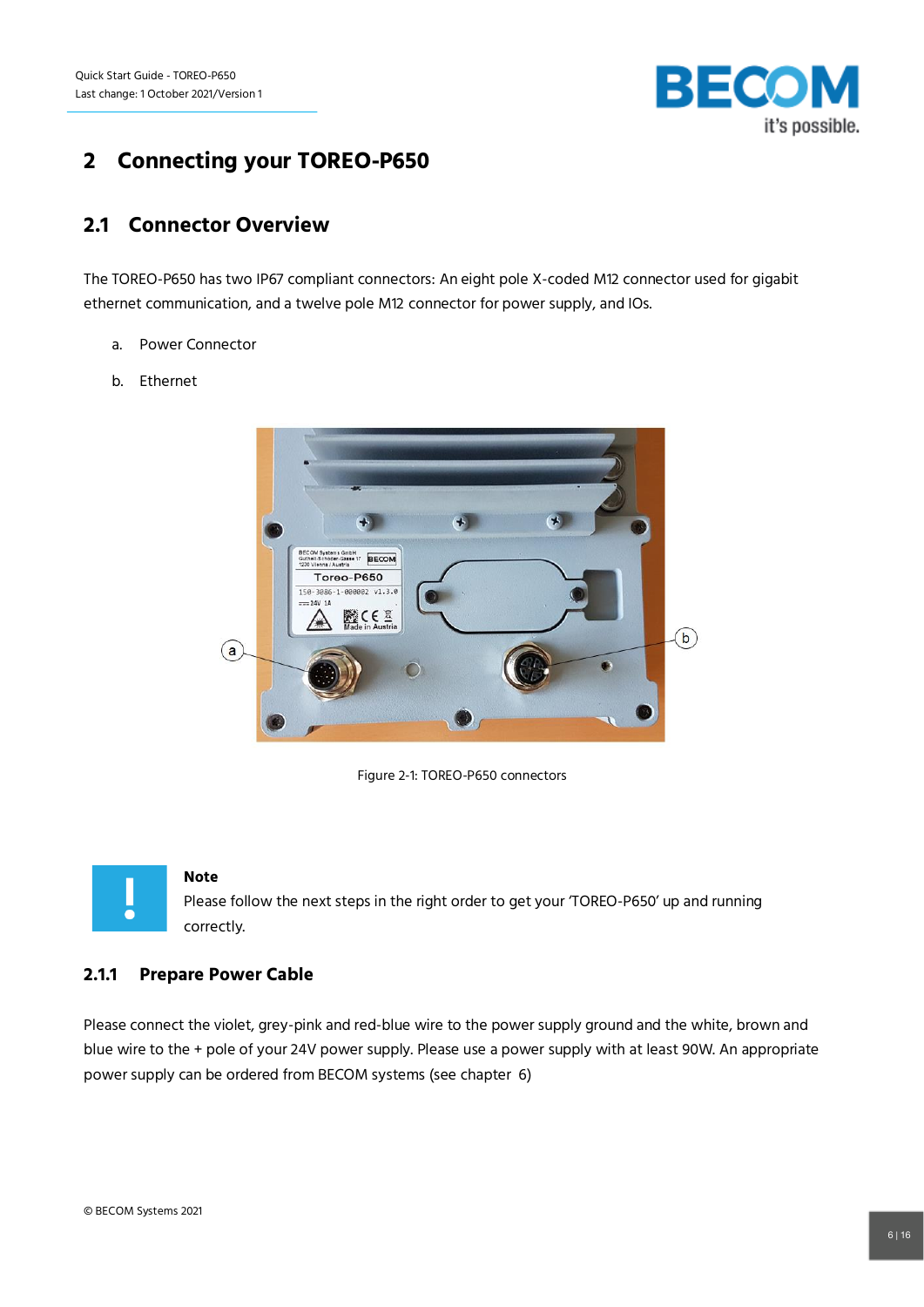

**BECOM** 

Figure 2-2: TOREO-P650 power cable layout

<span id="page-6-1"></span>

#### **Note**

Use a 24V power supply with at least 90W. If the camera doesn't come up, please check the power connection and your power supply first. An appropriate power supply can be ordered from BECOM Systems (see chapter [6\)](#page-13-0)

#### <span id="page-6-0"></span>**2.1.2 Connecting the power cable**

Connect the 'TOREO' to the power supply using connector **(a)** and wait for approximately 30 seconds until the camera boots up.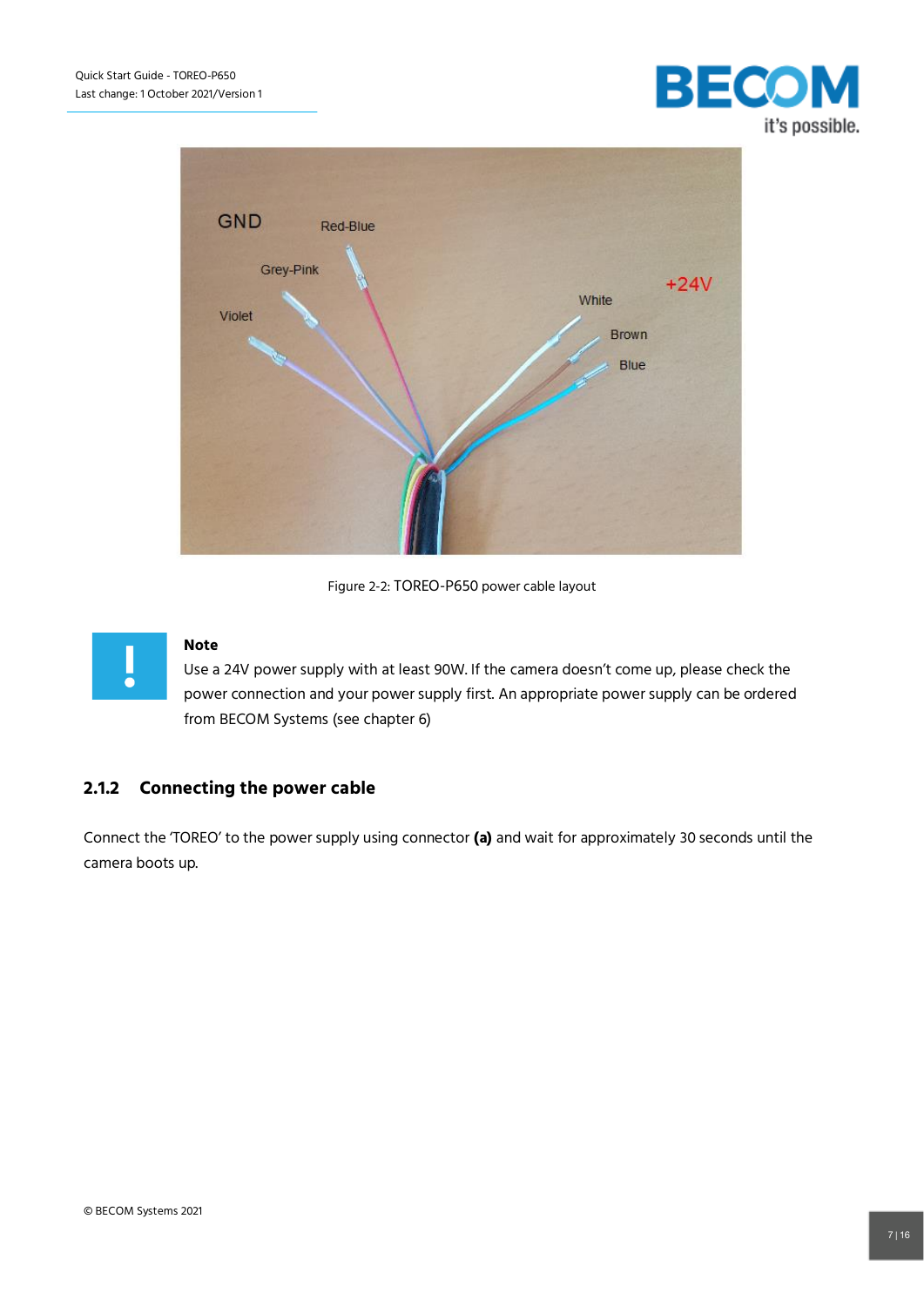



Figure 2-3: TOREO-P650 power cable connected

<span id="page-7-0"></span>

#### **Note**

The power supply connector is protected against wrong polarity, but the 'TOREO' will not work in case you don't use the correct polarity! If the TOREO-P650 doesn't work, please check the power supply polarity first!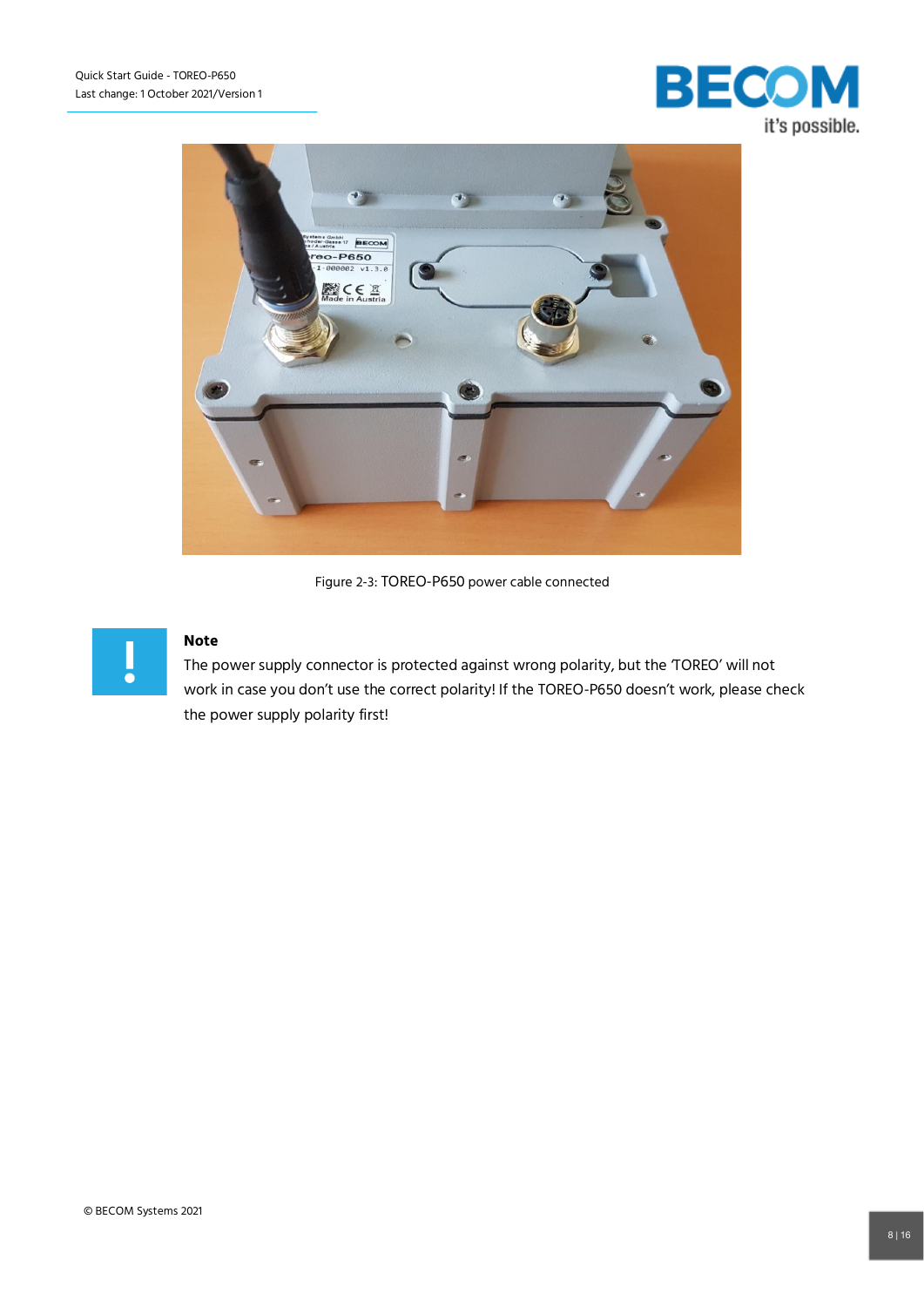Quick Start Guide - TOREO-P650 Last change: 1 October 2021/Version 1



#### <span id="page-8-0"></span>**2.1.3 Connecting the Ethernet Cable**

Plug in the Ethernet cable **(b)** and connect your TOREO-P650 to your PC.

| SAUTE WAS CITE<br><b>ZAMA BRATA</b> ARABAN<br>$-1$<br>69.                                                                                                                                                                                                                                                                                                         |  |
|-------------------------------------------------------------------------------------------------------------------------------------------------------------------------------------------------------------------------------------------------------------------------------------------------------------------------------------------------------------------|--|
| has a series that the series of the contract of the series of the contract of the contract of the contract of the contract of the contract of the contract of the contract of the contract of the contract of the contract of<br>BECOM Systems GmbH<br>Guthell-Schoder-Gasse 17<br>1230 Vienna / Austria<br>Toreo-P650<br>$0 - 3086 - 1 - 000002$ v1.3.0<br>AV 1A |  |
| $\sum_{\text{Mode in Austria}}$                                                                                                                                                                                                                                                                                                                                   |  |
| 100000                                                                                                                                                                                                                                                                                                                                                            |  |
|                                                                                                                                                                                                                                                                                                                                                                   |  |
| 435.0                                                                                                                                                                                                                                                                                                                                                             |  |

<span id="page-8-1"></span>Figure 2-4: TOREO-P650 connected to power and Ethernet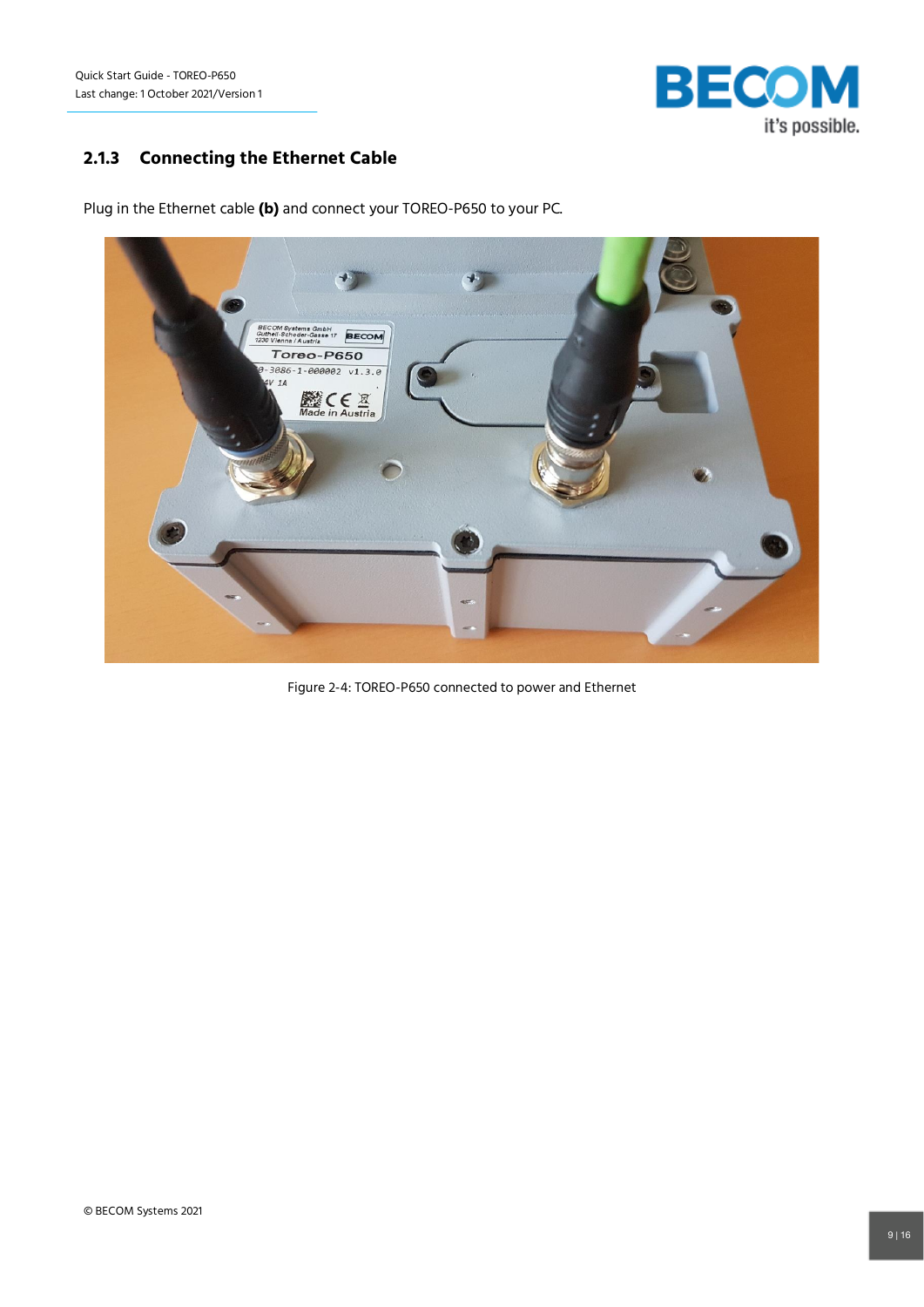

## <span id="page-9-0"></span>**3 Evaluation Software**

Please open the website at [support.systems.becom-group.com](https://support.systems.becom-group.com/) and select "Support, Documentation & Software Download". Please select the TOREO – P650 product link and download the Blt Tof Suite.

## <span id="page-9-1"></span>**3.1 Prepare your Network Interface Card (NIC)**

Once you have connected your TOREO-P650 to a Network Interface Card (NIC) of your PC give this NIC the IP-Address 192.168.0.1 with a subnet mask of 255.255.255.0.

No driver must be installed on your PC!

The TOREO-P650 uses IP-Address 192.168.0.10 with subnet mask 255.255.255.0.

## <span id="page-9-2"></span>**3.2 Start using your TOREO-P650 with 'BltTofSuite'**

Using this software, you can simply display the depth image, the amplitude image and the RGB images of the TOREO-P650. For a detailed introduction to the software, please read the 'ToF Suite - Quick Start Guide'

Go to the directory where you unzipped the software and start the "BltTofSuite.exe". On how to use the ToF Suite, please refer to the user manual.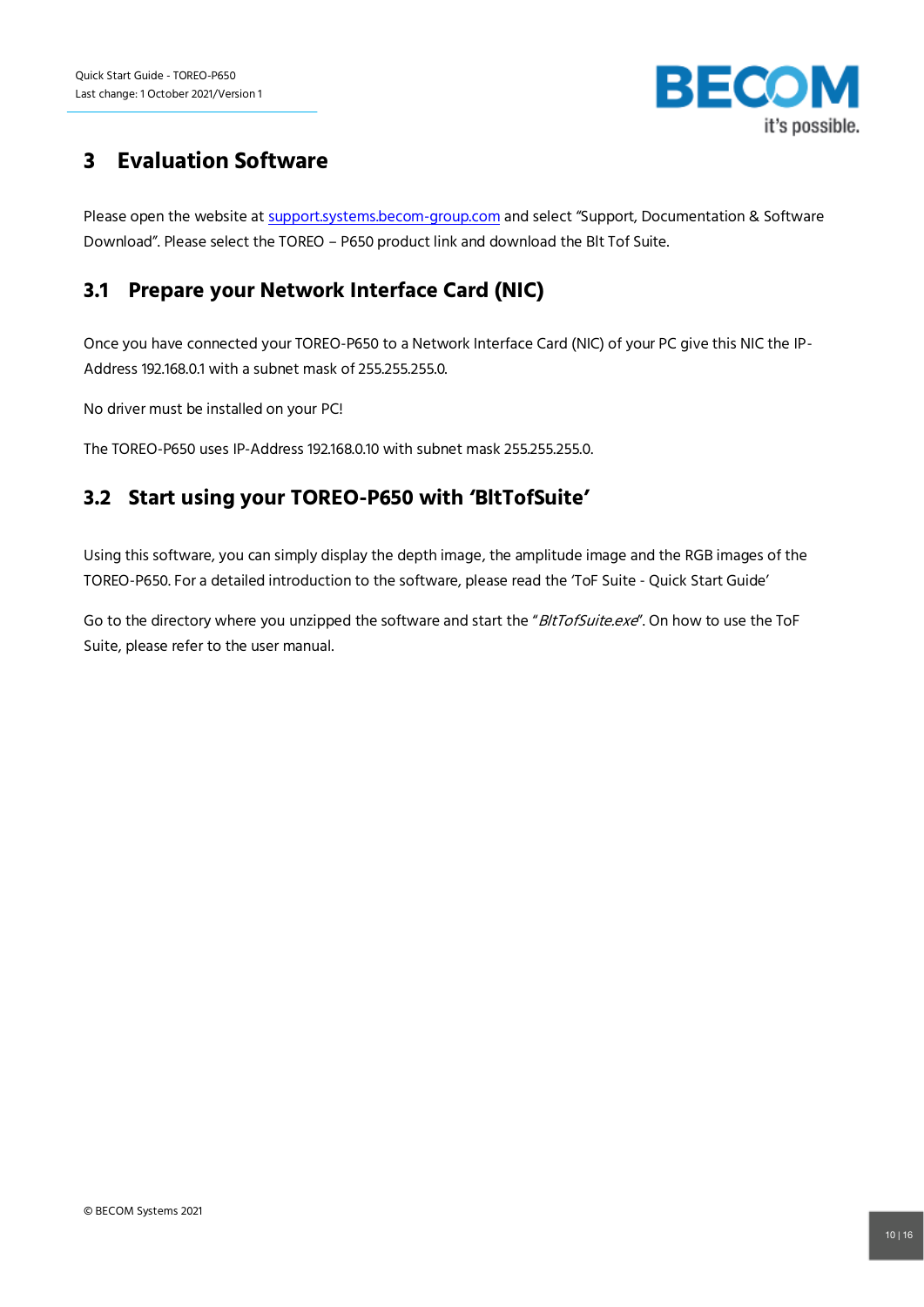

## <span id="page-10-0"></span>**4 Optional Accessories**

### <span id="page-10-1"></span>**4.1.1 Tripod Mounting Kit**

The TOREO-Mounting-Plate offers the possibility to mount the TOREO-P650 on a 3/8"-16 UNC tripod mount.



Figure 4-1: Tripod mounting plate

<span id="page-10-3"></span><span id="page-10-2"></span>

Figure 4-2: TOREO-P650 with tripod mounting plate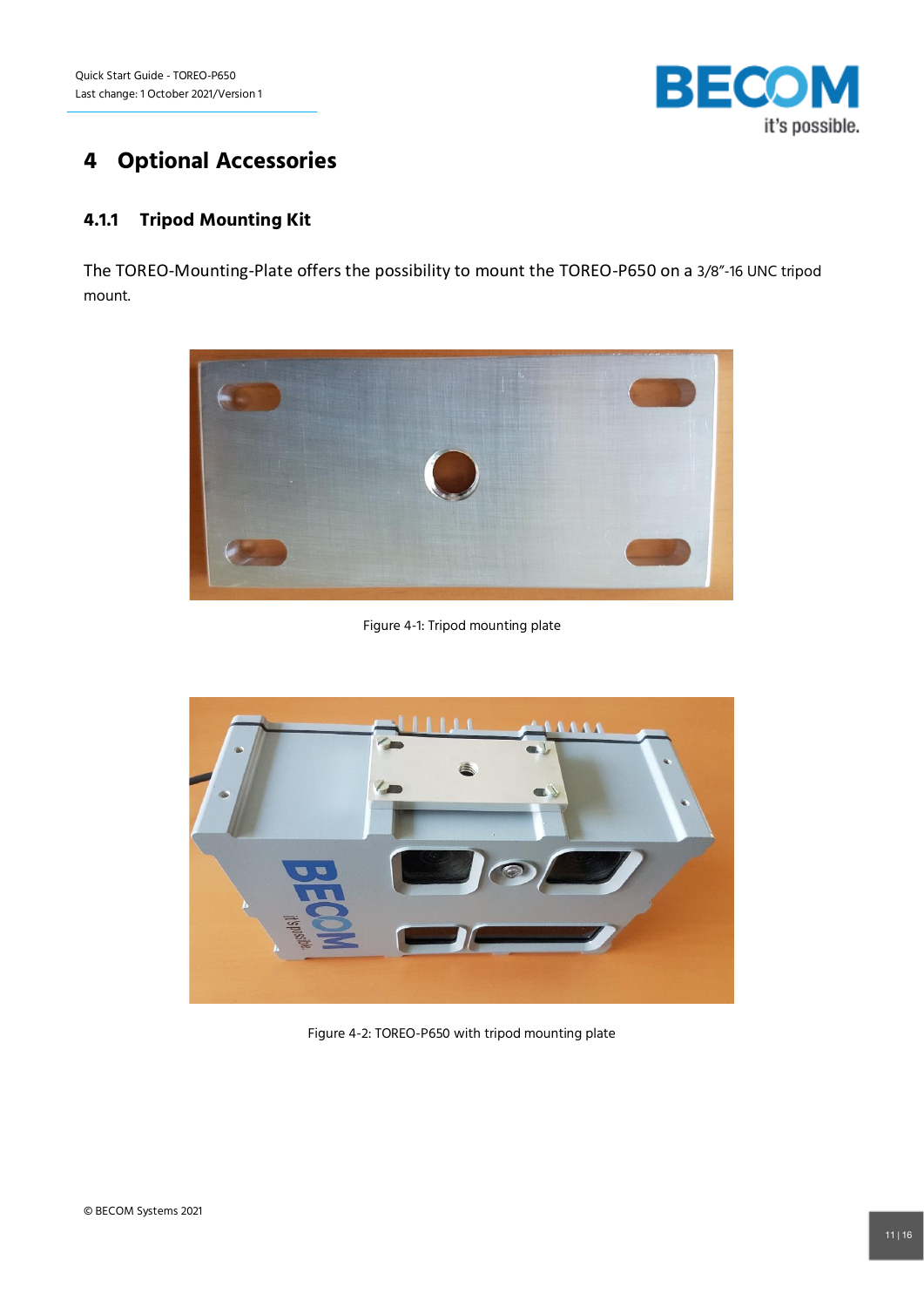

## <span id="page-11-0"></span>**4.1.2 Power Supply**



Figure 4-3: TOREO-P650 power supply

<span id="page-11-2"></span><span id="page-11-1"></span>

Figure 4-4: TOREO-P650 power supply connector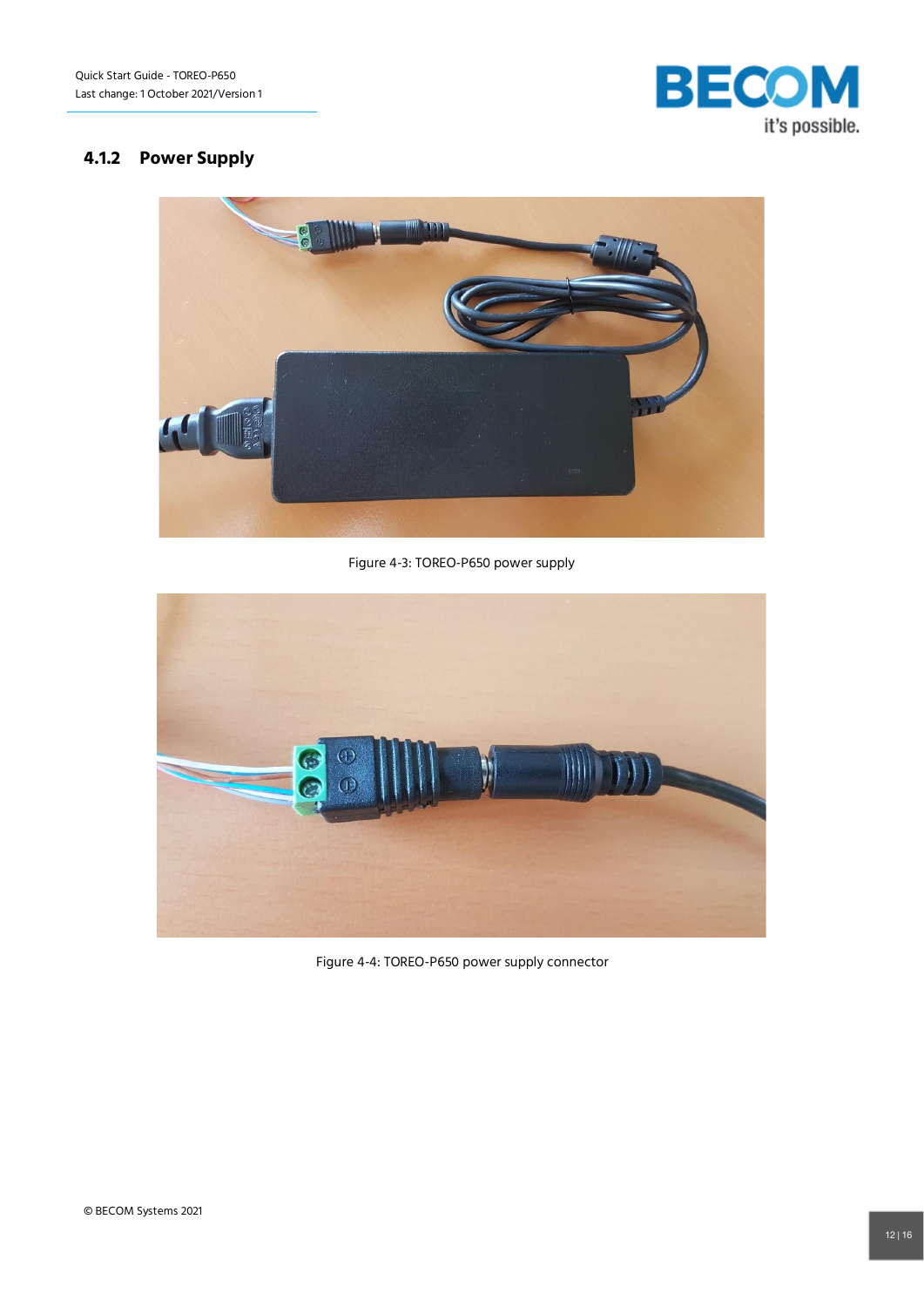

## <span id="page-12-0"></span>**5 System Requirements & Support**

An TOREO-P650 enabled application is required in order to use this 'TOREO' device.

Connect to a system with:

- Operating System: Microsoft Windows 7/8/10
- 32 bit (x68) or 64 bit (x64) processor
- Dual-core 2 GHz or faster CPU
- Dedicated Gbit-Ethernet port
- 8 GByte RAM

#### <span id="page-12-1"></span>**5.1 Support**

For answers to common questions, troubleshooting steps and further documentation visit our BECOM Systems support website or using the direct link: [https://support.bluetechnix.com/wiki/Main\\_Page](https://support.bluetechnix.com/wiki/Main_Page)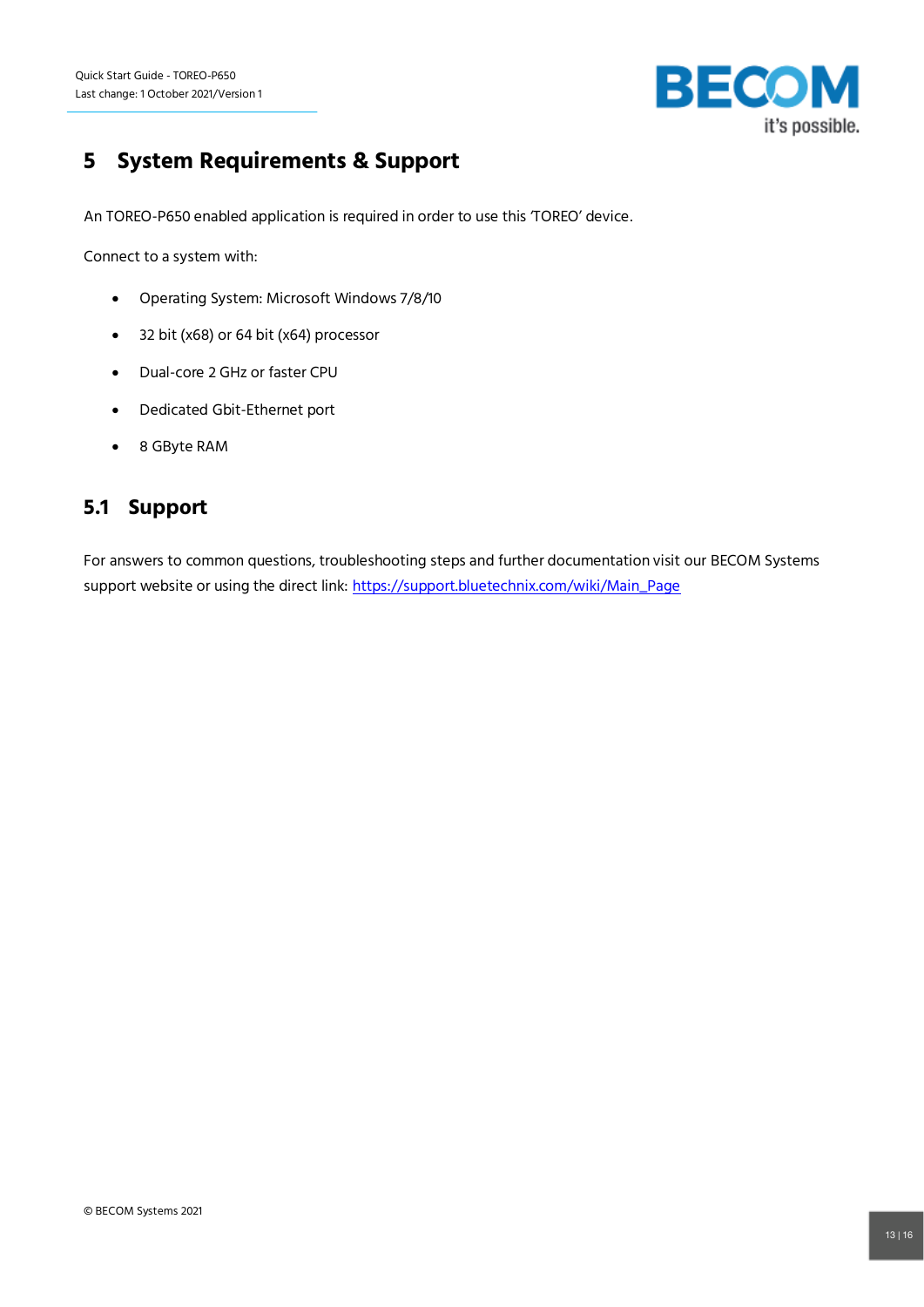

## <span id="page-13-0"></span>**6 Related products**

| <b>Article</b><br><b>Number</b> | <b>Name</b>                      | <b>Description</b>                           |
|---------------------------------|----------------------------------|----------------------------------------------|
| 150-3089-1                      | <b>TOREO Tripod Mounting Kit</b> | Mounting plate with 3/8"-16 UNC tripod mount |
| 510-0104                        | Power Supply                     | 24VDC-3.75A, 100-240VAC                      |
|                                 |                                  |                                              |

Table 6-1: Related products

<span id="page-13-1"></span>Additional information can be found at [suppport.systems.becom-group.com](https://support.becom-group.com/)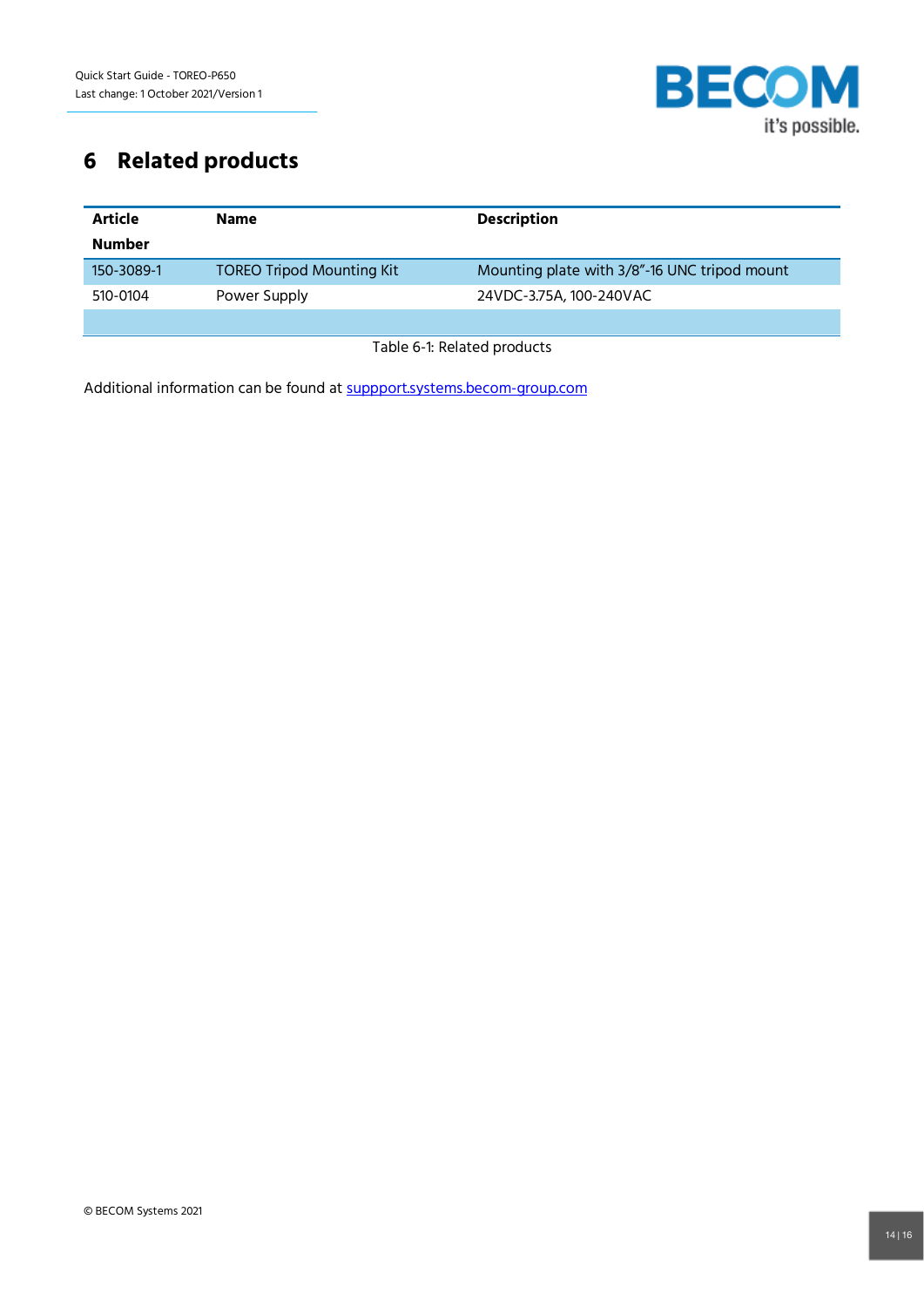

## <span id="page-14-0"></span>**7 Document Revision History**

<span id="page-14-1"></span>

| Version | Date       | <b>Document Revision</b> |
|---------|------------|--------------------------|
|         | 2021 10 01 | First draft              |

Table 7-1: Revision history